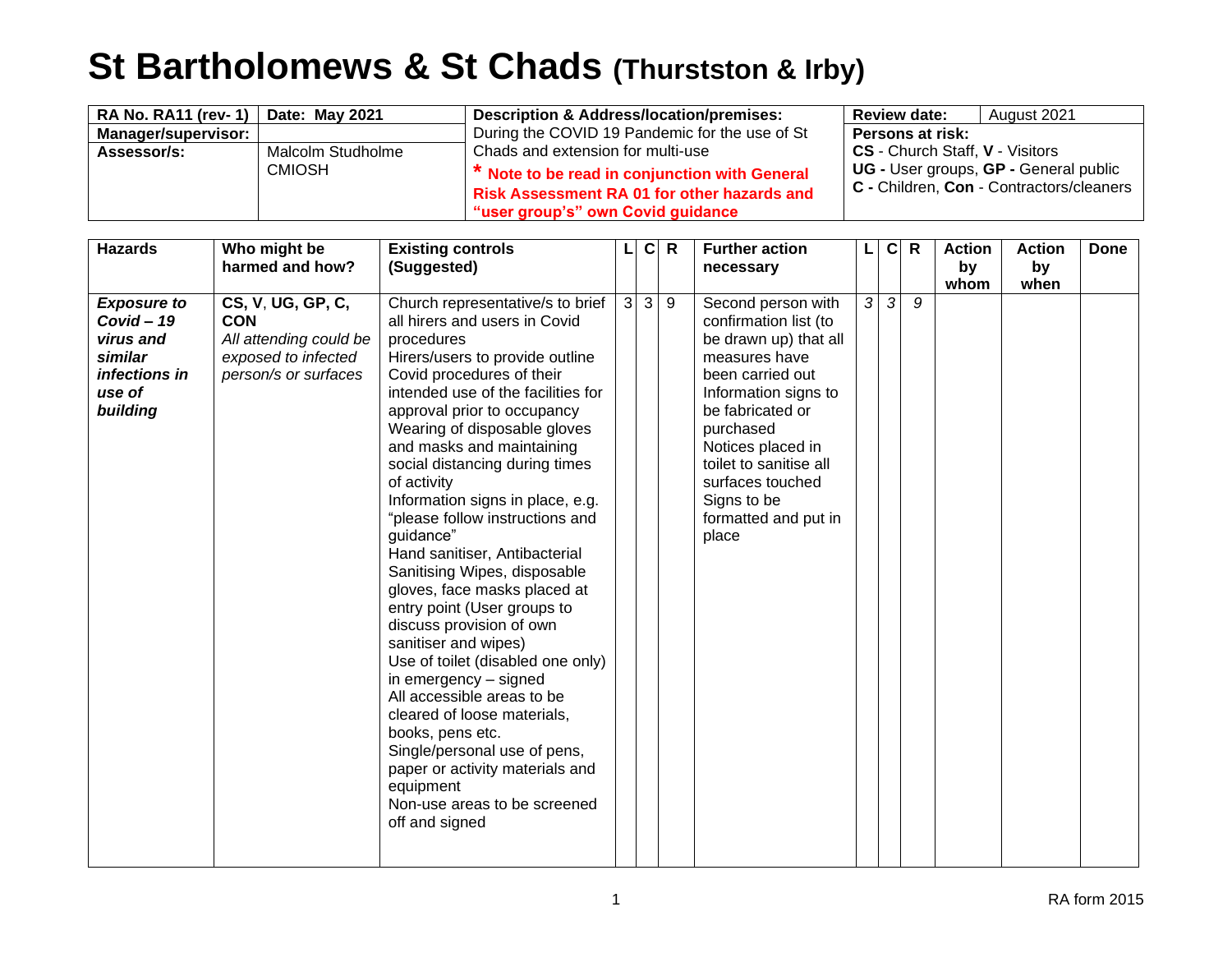| <b>Hazards</b>                                                                                                  | Who might be<br>harmed and how?                                                                          | <b>Existing controls</b><br>(Suggested)                                                                                                                                                                                                                                                                                                                                                                                                                                                                                                                                                                                                                                                                                                                                                                                                                                                                                                                                                                                                                                                                                                                                       | $\mathsf{L}$ | $\mathbf c$    | $\mathsf{R}$ | <b>Further action</b><br>necessary                                                                                                                                                                                                              | L | $\mathbf C$   | $\boldsymbol{R}$ | <b>Action</b><br>by | <b>Action</b><br>by | <b>Done</b> |
|-----------------------------------------------------------------------------------------------------------------|----------------------------------------------------------------------------------------------------------|-------------------------------------------------------------------------------------------------------------------------------------------------------------------------------------------------------------------------------------------------------------------------------------------------------------------------------------------------------------------------------------------------------------------------------------------------------------------------------------------------------------------------------------------------------------------------------------------------------------------------------------------------------------------------------------------------------------------------------------------------------------------------------------------------------------------------------------------------------------------------------------------------------------------------------------------------------------------------------------------------------------------------------------------------------------------------------------------------------------------------------------------------------------------------------|--------------|----------------|--------------|-------------------------------------------------------------------------------------------------------------------------------------------------------------------------------------------------------------------------------------------------|---|---------------|------------------|---------------------|---------------------|-------------|
|                                                                                                                 |                                                                                                          |                                                                                                                                                                                                                                                                                                                                                                                                                                                                                                                                                                                                                                                                                                                                                                                                                                                                                                                                                                                                                                                                                                                                                                               |              |                |              |                                                                                                                                                                                                                                                 |   |               |                  | whom                | when                |             |
| <b>Exposure to</b><br>$Covid - 19$<br>virus and<br>similar<br>infections in<br>use of<br><b>building</b> (cont) | CS, V, UG, GP, C,<br><b>CON</b><br>All attending could be<br>exposed to infected<br>person/s or surfaces | All defined contact areas and<br>equipment to be sanitised<br>(chairs, tables and equipment<br>etc.) prior to activity<br>Record contacts of those<br>entering building for tracking<br>purposes<br>Maximum number of people to<br>be defined in line with current<br>government advice<br>Preferably a One-way system<br>with single entry point and<br>separate exit with appropriate<br>signage<br>Chairs to be positioned Two<br>metres apart in agreed plan if<br>appropriate<br>Alternatively, if a single point of<br>entry is chosen a system with<br>enough people to control<br>persons entering and exiting be<br>adopted thus managing social<br>distancing with appropriate<br>signage. (Details of options<br>available to be discussed with<br>prior to hire or use)<br>Sanitiser and disposal bins<br>(with bag liner) available at exit<br>Follow C of E Guidance<br>"Opening of church<br>buildingsetc.<br>All waste generated by the user<br>to be collected and bagged and<br>removed from premises for<br>agreed disposal following good<br>hygiene practice<br>The opening of windows were<br>possible is advised to reduce<br>the likelihood of spread | 3            | $\overline{4}$ | 12           | Register of entry to<br>be drawn up by hirer<br>or user group.<br>Training of those "in<br>charge" in<br>attendance<br>Sanitiser, Anti-bac<br>wipes, gloves,<br>facemasks, disposal<br>bins to be in place<br>and adequate stocks<br>maintained | 3 | $\mathcal{S}$ | 9                |                     |                     |             |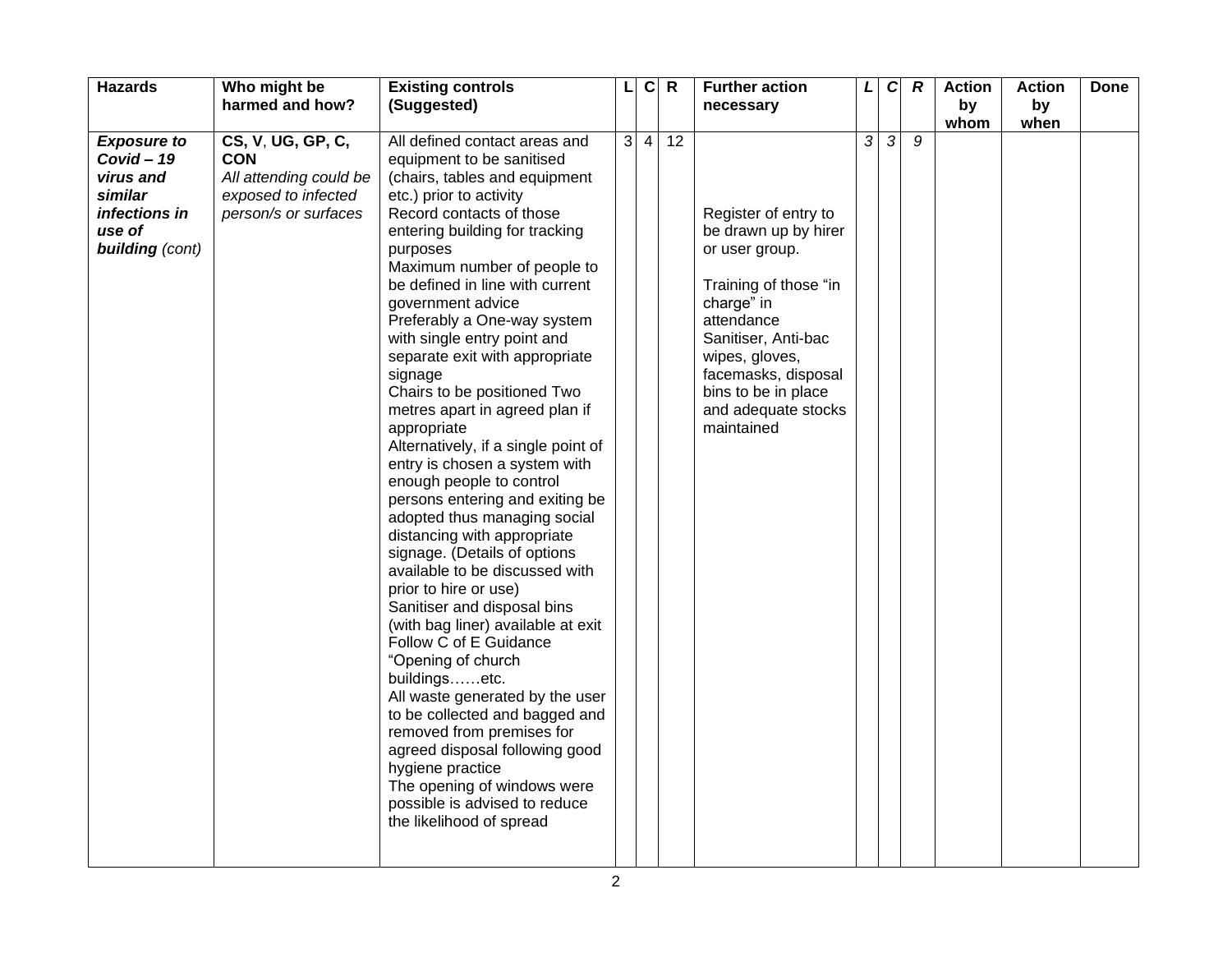| <b>Hazards</b>                                                                                                                                                       | Who might be<br>harmed and how?                                                                                                     | <b>Existing controls</b><br>(Suggested)                                                                                                                                                                                                                                                                                                                                                                                                                                                                                                                                                                                                                                  | Г | $\mathbf{C}$ | $\mathsf{R}$   | <b>Further action</b><br>necessary                                                                                                                                                                                                          | L | $\mathbf{C}$   | $\boldsymbol{R}$ | <b>Action</b><br>by<br>whom | <b>Action</b><br>by<br>when | Done |
|----------------------------------------------------------------------------------------------------------------------------------------------------------------------|-------------------------------------------------------------------------------------------------------------------------------------|--------------------------------------------------------------------------------------------------------------------------------------------------------------------------------------------------------------------------------------------------------------------------------------------------------------------------------------------------------------------------------------------------------------------------------------------------------------------------------------------------------------------------------------------------------------------------------------------------------------------------------------------------------------------------|---|--------------|----------------|---------------------------------------------------------------------------------------------------------------------------------------------------------------------------------------------------------------------------------------------|---|----------------|------------------|-----------------------------|-----------------------------|------|
| <b>Exposure to</b><br>$Covid - 19$<br>virus and<br>similar<br>infections for<br>essential<br>maintenance<br>or repair by<br>contractors or<br>other<br>tradespersons | Con, CS,<br>(PCC members,<br>church<br>representatives or<br>contractors could be<br>exposed to infected<br>person/s or surfaces)   | Risk assessments/method<br>statements to be submitted<br>prior to attendance on site.<br>Adherence to Construction<br>(Design and Management)<br>Regulations 2015 principles<br>Contractor has appropriate<br>liability insurance in place<br>List of current restrictions and<br>procedures to be discussed<br>and agreed with contractor and<br>all persons under their control<br>before work commences<br>Contractor and all those under<br>their control to sign in<br>Contractor to have lone<br>working procedures in place if<br>applicable<br>All waste to be removed from<br>site by contractor and bagged<br>appropriately following good<br>hygiene practice | 3 | 4            | 12             | Sign in/out sheet to<br>be drawn up with<br>contact details<br>Nominated person<br>of contact for<br>contractor to be<br>appointed                                                                                                          | 3 | $\mathfrak{Z}$ | 9                |                             |                             |      |
| <b>Exposure to</b><br>$Covid - 19$<br>virus and<br>similar<br>infections in<br>cleaning of<br>church and<br>extension                                                | $CS, Con - (PCC)$<br>members and church<br>representatives and<br>cleaners could be<br>exposed to infected<br>surfaces or person/s) | Log of access of those in<br>premises<br>Controls as above regarding<br>sanitiser, gloves etc. to be<br>adopted<br>Cleaning procedures and<br>method agreed with cleaners<br>Cleaners check list of<br>items/areas to be cleaned<br>All waste to be collected/<br>bagged and removed from<br>premises for agreed disposal                                                                                                                                                                                                                                                                                                                                                | 3 | 3            | $\overline{9}$ | Deep clean carried<br>out weekly if in<br>regular use (Less<br>than 72 hours)<br>All cleaning waste to<br>be bagged and<br>labelled<br>Toilets to be<br>sanitised after use<br>Log sheet of<br>cleaning to be<br>signed after each<br>clean | 3 | سا             | $\overline{g}$   |                             |                             |      |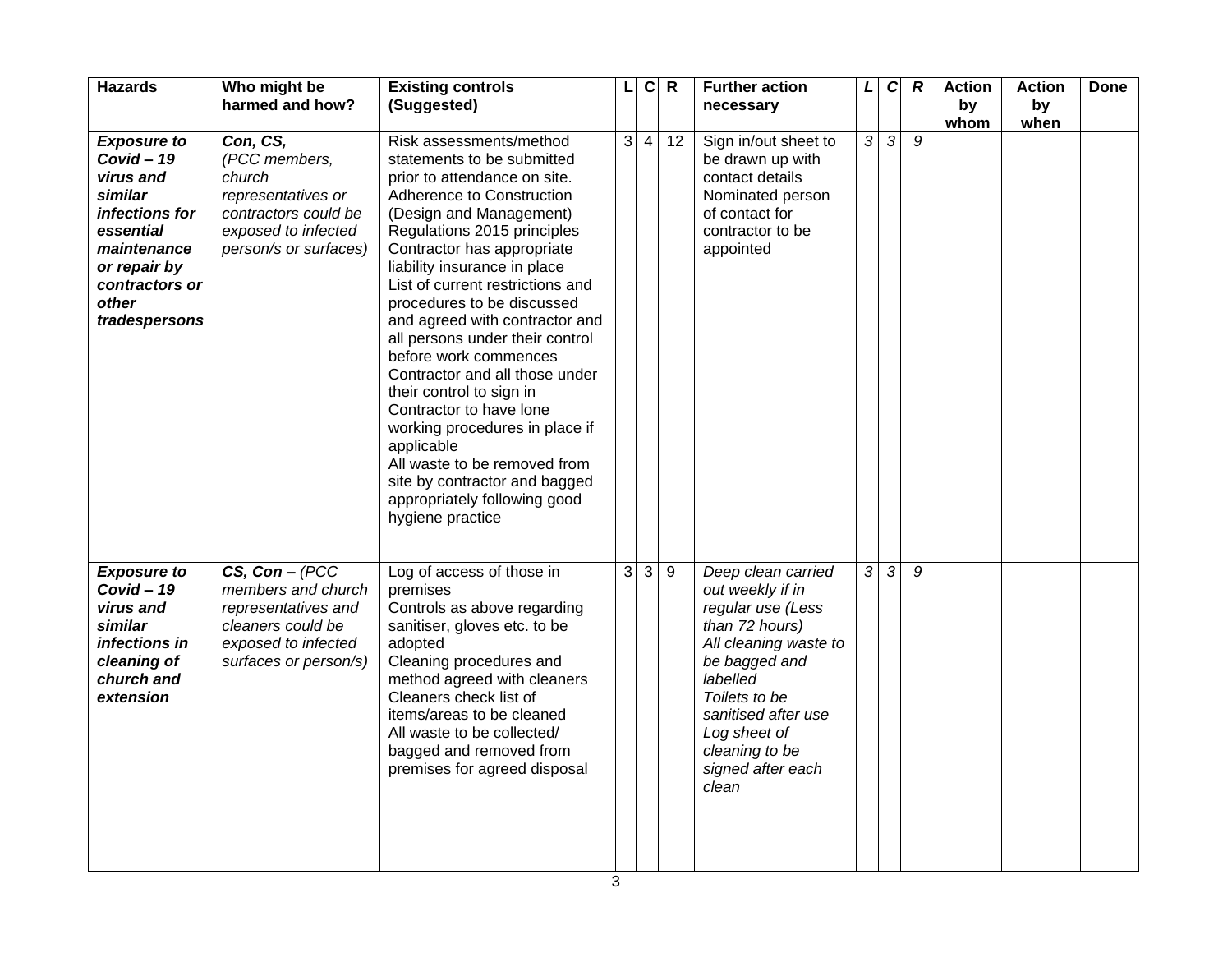| CS, V, UG, GP, C,<br>$\overline{2}$<br>8<br><b>Electrical</b><br>Sufficient sockets provided.<br>$\overline{\mathbf{4}}$<br>Visual inspection of<br>$\overline{4}$<br>$\overline{4}$<br><b>CON</b><br>Users/Staff advised to report<br>electrical equipment<br>Staff and users could<br>defective plugs or cables.<br>to be carried out by<br><b>RCD</b> protected circuits<br>Office manager.<br>incur electrical<br>shocks or burns if<br>2 yearly inspection<br>and testing of<br>they use faulty<br>portable appliances<br>electrical equipment.<br>by contract<br>electrician.<br>5<br>$5\overline{)}$<br>CS, V, UG, GP, C,<br>$\overline{2}$<br>5<br>10<br><b>Fire</b><br>Fire evacuation to be discussed<br>Fire extinguishers<br><b>CON</b><br>with user group in how<br>inspection out to<br>If trapped in the<br>evacuation might be carried out<br>contract.<br>The office manager<br>with their group.<br>premise occupants<br>could suffer from<br>Fire evacuation procedures<br>to make regular<br>displayed at each fire alarm<br>inspections to<br>smoke inhalation or<br>ensure that fire rules<br>burns.<br>point.<br>are followed and<br>Fire drills twice yearly.<br>Exits and fire exits clearly<br>housekeeping<br>marked.<br>standards are<br>Access to exits and<br>maintained.<br>Training on use of<br>extinguishers to be kept clear<br>at all times.<br>extinguishers<br>Fire alarms maintained and<br>tested by manufacturer.<br>Wastes bins emptied daily.<br>Two exits from office<br><b>Smoking</b><br>Passive smoking can<br>Information on<br>'No Smoking' policy adopted in<br>damage the health of<br>the building. Smokers to go<br>smoking posted on<br>all staff and visitors.<br>outside for a cigarette<br>notice board | <b>Hazards</b> | Who might be<br>harmed and how? | <b>Existing controls</b> | C | $\mathsf{R}$ | <b>Further action</b><br>necessary | L | $\mathcal{C}$ | $\mathcal{R}$ | <b>Action</b><br>by<br>whom | <b>Action</b><br>by<br>when | <b>Done</b> |
|------------------------------------------------------------------------------------------------------------------------------------------------------------------------------------------------------------------------------------------------------------------------------------------------------------------------------------------------------------------------------------------------------------------------------------------------------------------------------------------------------------------------------------------------------------------------------------------------------------------------------------------------------------------------------------------------------------------------------------------------------------------------------------------------------------------------------------------------------------------------------------------------------------------------------------------------------------------------------------------------------------------------------------------------------------------------------------------------------------------------------------------------------------------------------------------------------------------------------------------------------------------------------------------------------------------------------------------------------------------------------------------------------------------------------------------------------------------------------------------------------------------------------------------------------------------------------------------------------------------------------------------------------------------------------------------------------------------------------------------------------------------|----------------|---------------------------------|--------------------------|---|--------------|------------------------------------|---|---------------|---------------|-----------------------------|-----------------------------|-------------|
|                                                                                                                                                                                                                                                                                                                                                                                                                                                                                                                                                                                                                                                                                                                                                                                                                                                                                                                                                                                                                                                                                                                                                                                                                                                                                                                                                                                                                                                                                                                                                                                                                                                                                                                                                                  |                |                                 |                          |   |              |                                    |   |               |               |                             |                             |             |
|                                                                                                                                                                                                                                                                                                                                                                                                                                                                                                                                                                                                                                                                                                                                                                                                                                                                                                                                                                                                                                                                                                                                                                                                                                                                                                                                                                                                                                                                                                                                                                                                                                                                                                                                                                  |                |                                 |                          |   |              |                                    |   |               |               |                             |                             |             |
|                                                                                                                                                                                                                                                                                                                                                                                                                                                                                                                                                                                                                                                                                                                                                                                                                                                                                                                                                                                                                                                                                                                                                                                                                                                                                                                                                                                                                                                                                                                                                                                                                                                                                                                                                                  |                |                                 |                          |   |              |                                    |   |               |               |                             |                             |             |

**Review date:** *04-08-2021* **Risk assessment carried out by:** *M Studholme Approved by:*